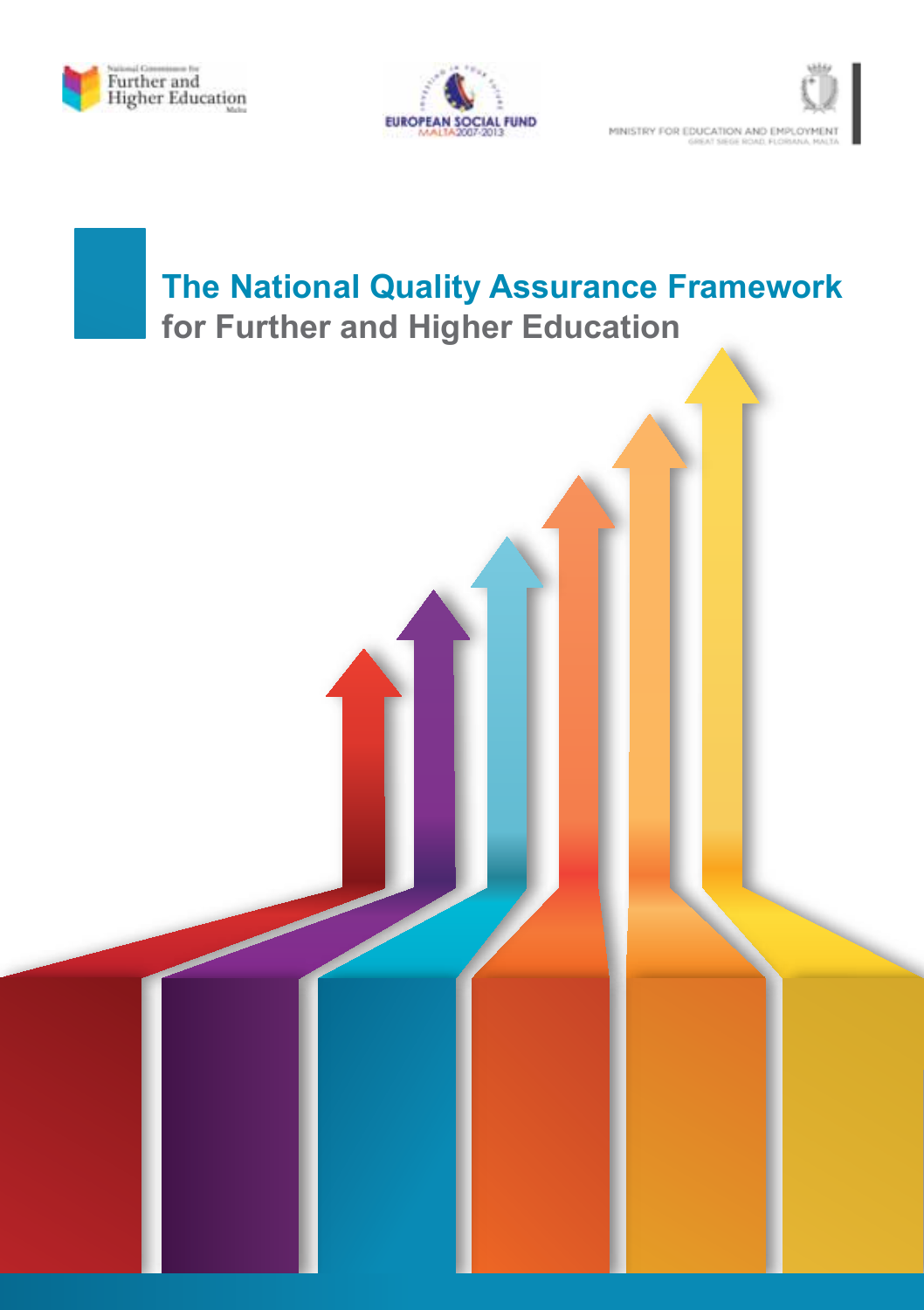#### **What is Quality Assurance?**

The National Commission for Further and Higher Education (NCFHE) is the competent authority in Malta for licensing, accreditation and quality assurance of providers and programmes. Quality assurance aims to safeguard the quality of further and higher education within the economic, social and cultural context, on a national, European and international level. It also ensures the use of appropriate measures as a means of improving the quality of teaching, learning, training and research. The outcome of such findings is in turn communicated within an internal and external framework of accountability (Chapter 327, Education Act, Laws of Malta).

By virtue of Subsidiary Legislation 327.433, the NCFHE has the remit to make and publish guidelines and criteria for the **Internal Quality Assurance System** (IQA) required by providers. It is also responsible for making guidelines containing the criteria and procedures to be used in accreditation and **External Quality Assurance** (EQA) activities undertaken by it.

#### **The National Quality Assurance Framework for Malta**

The National Quality Assurance Framework provides guidance to educational institutions that embark on the processes of Internal and External Quality Assurance in order to enhance the learning outcomes provided through their educational programmes. It is underpinned by the following six principles.

- **1.** The Framework is based on European Standards and Guidelines and enriched by the European Quality Assurance in Vocational Education and Training (EQAVET) which has subsequently been adapted to the Maltese context.
- **2.** It contributes towards a national quality culture leading to increased satisfaction and number of service users, an enhanced international profile and credibility for local providers operating in Malta and promotes Malta as a regional provider of excellence in further and higher education.
- **3.** Internal quality assurance should be designed to be fit for purpose according to the courses provided and service users.
- **4.** The External Quality Assurance process shall serve as a tool for development and accountability for all stakeholders,

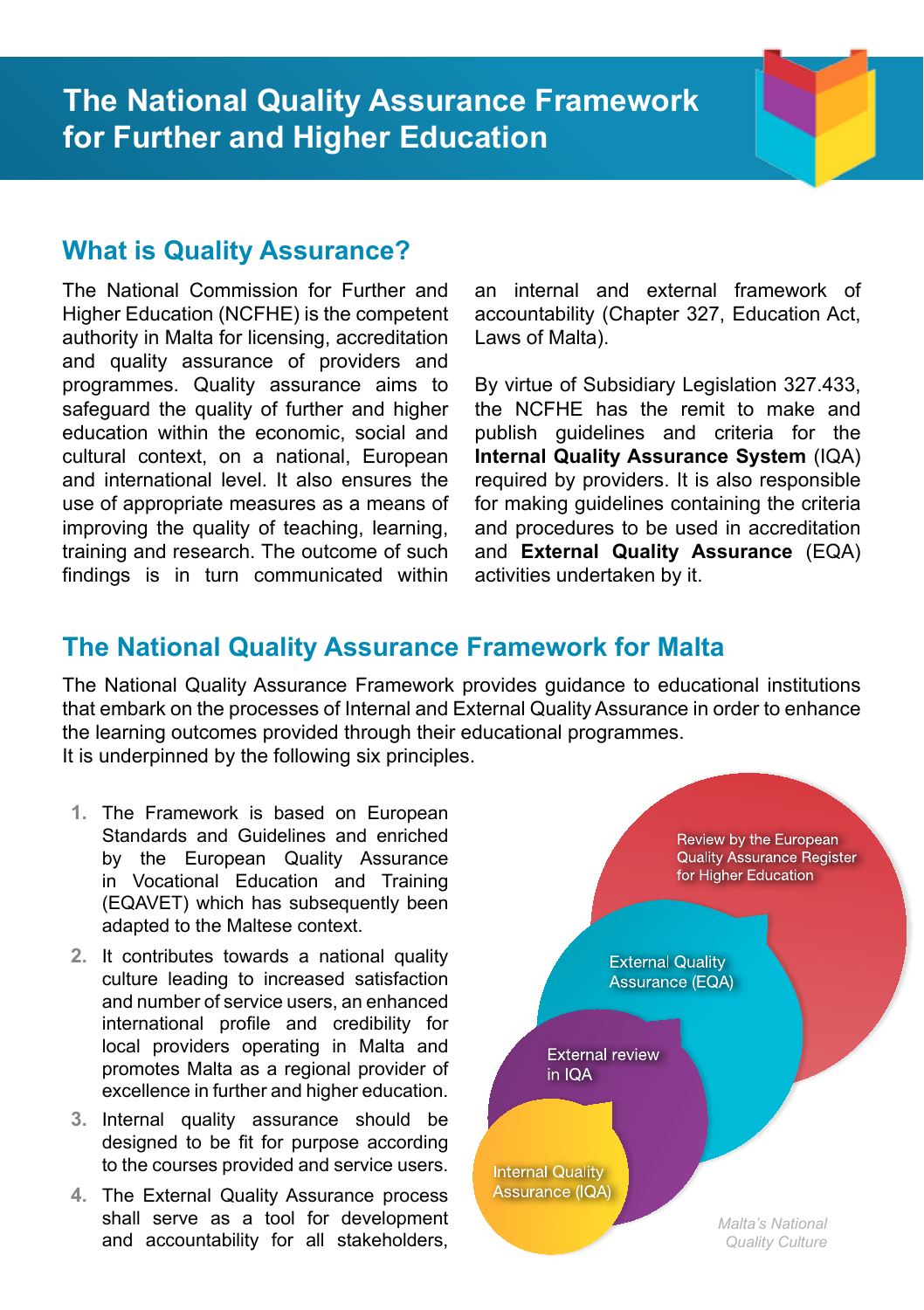

## **Internal Quality Assurance Standards**

The aim of Internal Quality Assurance Standards is to provide guidance to educational institutions, covering the areas which are vital for successful quality provision and learning environments in further, higher and adult formal education.

including learners and employers.

- **5.** The Framework shall revolve around the learning outcomes-based Quality Cycle.
- **6.** The NCFHE shall act with integrity and impartiality in its External Quality Assurance function through autonomous



The educational institutions licensed by NCFHE adhere to the following principles:

- **•**  set up a policy for internal quality assurance;
- **•**  ensure the appropriate measures and procedures to guarantee financial probity;
- **•**  self-accrediting entities shall have processes for the design and approval of their programmes; other entities accredited by the NCFHE shall follow the programme accreditation procedure of the Commission;
- **•**  programmes are to be delivered in a way that encourage students in taking an active role in creating the learning process;
- **•**  consistently apply pre-defined and published regulations covering student admission, progression, recognition and

certification;

- **•**  assure competence of teaching staff;
- appropriate funding for learning and teaching activities;
- **•**  ensure collection, analysis and use relevant information for the effective management of programmes and other activities;
- **•**  publish clear, accurate, objective, up-to-date and readily accessible information about activities, including courses/programmes;
- **•**  on-going monitoring and periodic review of programmes to ensure objectives are met and respond to the needs of students and society;
- cvclical external quality assurance once every five years.

### **Scope of External Quality Assurance**

The External Quality Assurance shall be conducted by applying the relevant European and international standards, guidelines and criteria for external quality assurance and respect for international treaties and agreements relevant to further and higher education provision as ratified or endorsed by Malta. The NCFHE offers its full support to educational institutions in following this process as per below:

- **•**  examine the fitness for purpose and effectiveness of the internal quality assurance processes;
- **•**  examine compliance regulatory compliance of educational institutions;
- **•**  ensure appropriate investigatory mechanisms to guarantee financial probity.